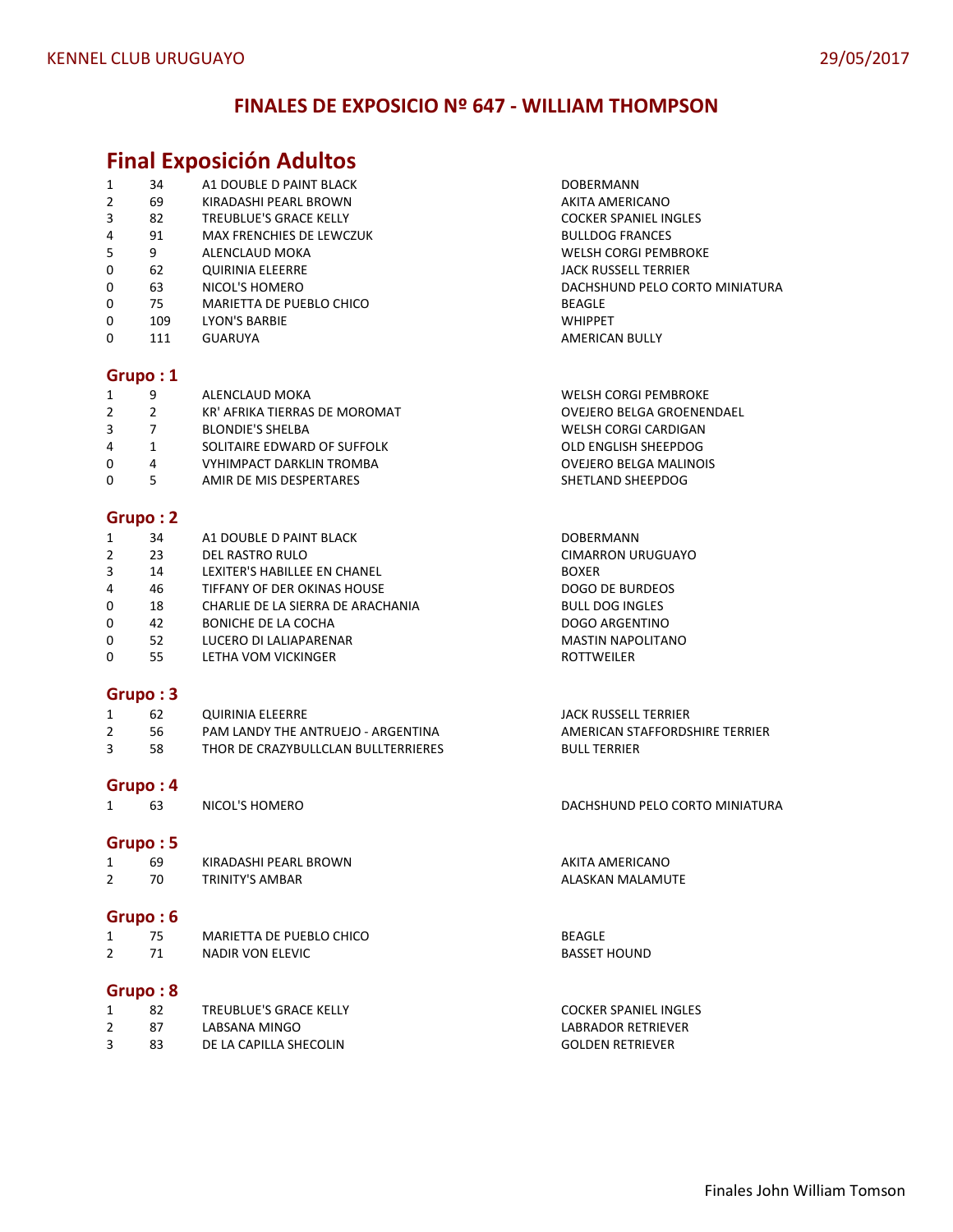| 1              | 91       | MAX FRENCHIES DE LEWCZUK                    | <b>BULLDOG FRANCES</b>         |
|----------------|----------|---------------------------------------------|--------------------------------|
| 2              | 98       | SAINT CHRISTOPHER'S MAGIC TREASURE          | <b>CRESTADO CHINO</b>          |
| 3              | 104      | <b>BLUEKEN'S CASSIE</b>                     | SHIH-TZU                       |
| 4              | 95       | <b>MAGIC PUFFS YREL</b>                     | CANICHE TOY (TODOS LOS COLORES |
| 0              | 94       | <b>MAGIC PUFFS VITTO</b>                    | CANICHE MINIATURA              |
| 0              | 96       | <b>AQLLA TAMARA</b>                         | CHIHUAHUA PELO CORTO           |
| 0              | 97       | NAPOLEON                                    | CHIHUAHUA PELO LARGO           |
| 0              | 100      | MILAGRITOS LADY'STERRIER                    | <b>MALTES</b>                  |
| 0              | 101      | <b>GALILEO GALILEI DEL ESCONDITE KENNEL</b> | PAPILLON                       |
|                | Grupo:10 |                                             |                                |
| $\mathbf{1}$   | 109      | <b>LYON'S BARBIE</b>                        | <b>WHIPPET</b>                 |
| $\overline{2}$ | 105      | OF KARI'S HOPE EL HEREDERO                  | <b>LEBREL AFGANO</b>           |

#### **Grupo : 11**

| . |     |             |                           |
|---|-----|-------------|---------------------------|
|   |     | GUARUYA     | <b>AMERICAN BULLY</b>     |
| ∠ | 113 | COCHO HARDY | AMERICAN PIT BULL TERRIER |

# **Final Exposición Jóvenes**

|                                 | <b>DOBERMANN</b>               |
|---------------------------------|--------------------------------|
| <b>MAX FRENCHIES DE LEWCZUK</b> | <b>BULLDOG FRANCES</b>         |
| MARIETTA DE PUEBLO CHICO        | <b>BEAGLE</b>                  |
| NICOL'S ARAGON                  | AKITA AMERICANO                |
| NICOL'S ISABELLA                | DACHSHUND PELO CORTO MINIATURA |
| VYHIMPACT DARKLIN TROMBA        | OVEJERO BELGA MALINOIS         |
| <b>QUIRINIA ELEERRE</b>         | JACK RUSSELL TERRIER           |
| LABSANA RINGO                   | LABRADOR RETRIEVER             |
| OF KARI'S HOPE EL HEREDERO      | LEBREL AFGANO                  |
| GUARUYA                         | AMERICAN BULLY                 |
|                                 | NICOL'S BOLT BY BURSTOCK'S     |

# **Grupo : 1**

|  | VYHIMPACT DARKLIN TROMBA  | OVEJERO BELGA MALINOIS |
|--|---------------------------|------------------------|
|  | CAMELOT JAMES BOND SECRET | WELSH CORGI PEMBROKE   |

# **Grupo : 2**

|          | 28 | NICOL'S BOLT BY BURSTOCK'S          | <b>DOBERMANN</b>  |
|----------|----|-------------------------------------|-------------------|
|          | 46 | TIFFANY OF DER OKINAS HOUSE         | DOGO DE BURDEOS   |
|          | 25 | DE SANGRE CRIOLLA AFIA              | CIMARRON URUGUAYO |
| 4        | 12 | <b>RUE-DA'S DON'T REPLY</b>         | <b>BOXER</b>      |
| $\Omega$ | 19 | CARIN OF SPLENDOR IN RAISING BREEDS | BULL DOG INGLES   |

#### **Grupo : 3**

| 1<br>2       | 62<br>60 | <b>QUIRINIA ELEERRE</b><br>ÑENGO BULL SANTANA | <b>JACK RUSSELL TERRIER</b><br><b>BULL TERRIER</b> |
|--------------|----------|-----------------------------------------------|----------------------------------------------------|
|              | Grupo: 4 |                                               |                                                    |
| $\mathbf{1}$ | 64       | NICOL'S ISABELLA                              | DACHSHUND PELO CORTO MINIATURA                     |
|              | Grupo: 5 |                                               |                                                    |
| $\mathbf{1}$ | 68       | NICOL'S ARAGON                                | AKITA AMERICANO                                    |
|              | Grupo: 6 |                                               |                                                    |
| $\mathbf{1}$ | 75       | MARIETTA DE PUEBLO CHICO                      | <b>BEAGLE</b>                                      |

# **Grupo : 8**

| 85 | LABSANA RINGO                |  |
|----|------------------------------|--|
|    | PUCK'S BLUE AZUL WITH DAYTAN |  |

LABRADOR RETRIEVER COCKER SPANIEL INGLES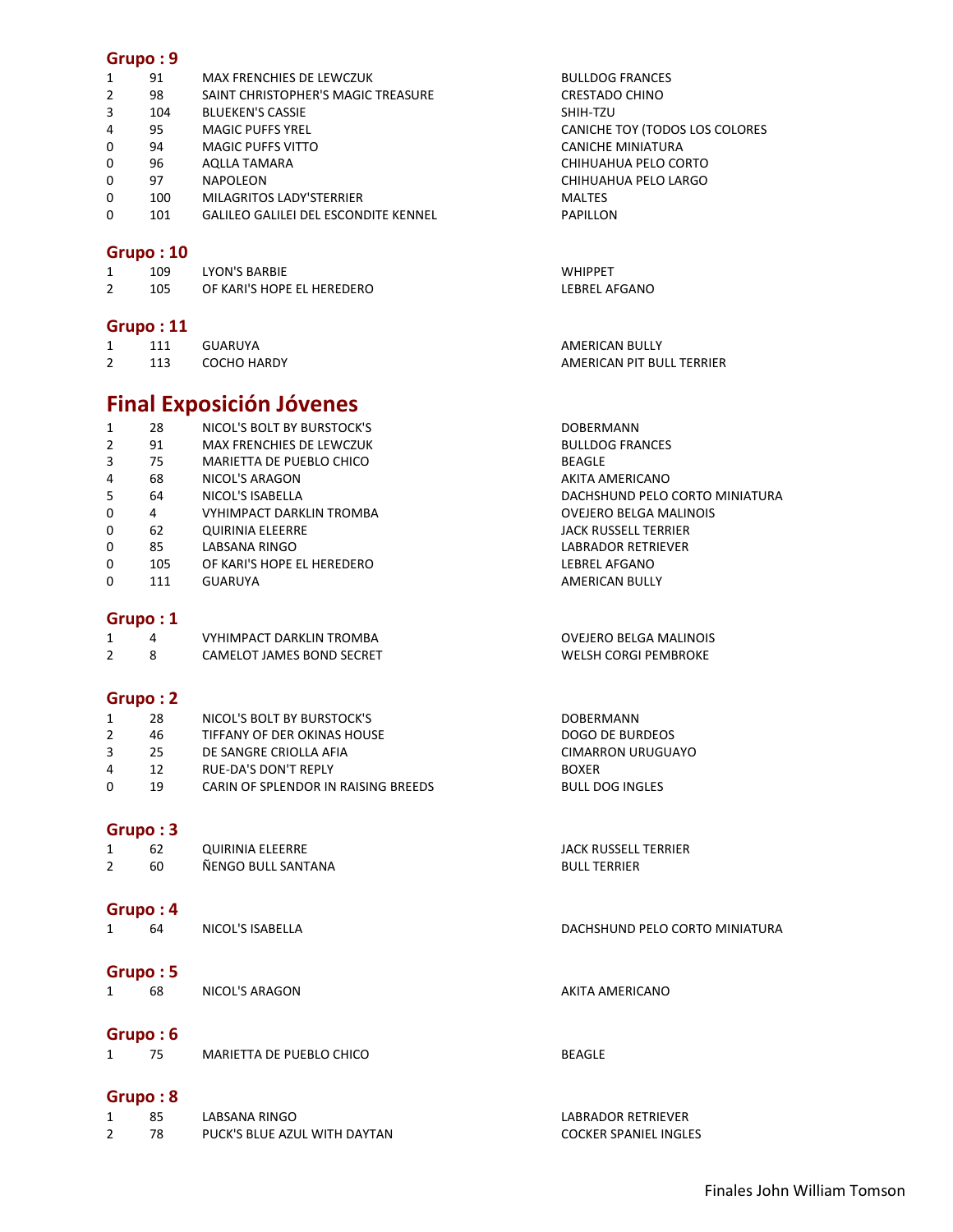|   | Grupo: 11       |                                             |                                |  |  |
|---|-----------------|---------------------------------------------|--------------------------------|--|--|
|   | Grupo:10<br>105 | OF KARI'S HOPE EL HEREDERO                  | LEBREL AFGANO                  |  |  |
| 0 | 103             | ORIENTAL DRAGON'S UNFORGIVEN                | SHIH-TZU                       |  |  |
| 0 | 101             | <b>GALILEO GALILEI DEL ESCONDITE KENNEL</b> | PAPILLON                       |  |  |
| 0 | 100             | MILAGRITOS LADY'STERRIER                    | <b>MALTES</b>                  |  |  |
| 0 | 97              | NAPOLEON                                    | CHIHUAHUA PELO LARGO           |  |  |
| 0 | 96              | AQLLA TAMARA                                | CHIHUAHUA PELO CORTO           |  |  |
| 4 | 94              | <b>MAGIC PUFFS VITTO</b>                    | CANICHE MINIATURA              |  |  |
| 3 | 95              | <b>MAGIC PUFFS YREL</b>                     | CANICHE TOY (TODOS LOS COLORES |  |  |
| 2 | 99              | SAINT CHRISTOPHER'S MAGIC TUNNING TWICE     | CRESTADO CHINO                 |  |  |
|   | 91              | MAX FRENCHIES DE LEWCZUK                    | <b>BULLDOG FRANCES</b>         |  |  |
|   |                 |                                             |                                |  |  |

1 111 GUARUYA **AMERICAN BULLY** 2 113 COCHO HARDY **AMERICAN PIT BULL TERRIER** 

#### **Final Exposición Cachorros**  1 129 NICOL'S BIG BULL 129 NICOL'S BIG BULL 2001 2 131 ATILA BTO 2016 DO BALACO BRACO BRACO ALEMAN DE PELO CORTO 3 141 LYON'S ATILA WHIPPET 4 134 LOLO MIRAZUR ARGENTINA BULLDOG FRANCES 5 123 TABA PALLEROS DE LOS CHARRUAS MARAGATOS CIMARRON URUGUAYO 0 114 CAMELOT EUGENIA NOBLE QUEEN WELSH CORGI PEMBROKE 0 117 LEXITER'S IMPRIME UNIQUE **EXITER'S IMPRIME** 0 124 RUSA DE CANARIOS URUGUAY DOGO CANARIO 0 125 XXX SHOW OF DER OKINAS HOUSE CONSERVING DOGO DE BURDEOS<br>0 126 QUEEN DEL CORAZON DE FUEGO ROTTWEILER 0 126 QUEEN DEL CORAZON DE FUEGO CONTROLLER ROTTWEILER 0 127 MILDRES BULLS MIGHTY GIRL BULL TERRIER

- 
- 0 130 GUANA DE LA CUESTA SISSI BEAGLE
- 0 132 GALA DINITOMU VISZLA PELO CORTO
- 0 138 MAGIC PUFFS KENIA CANICHE TOY (TODOS LOS COLORES
- 0 139 BIMBA DE LA ALBORADA CHIHUAHUA PELO CORTO
- 0 140 BAHIUKA'S MOONLIGHT **MALTES**

0 128 NICOL'S MATILDA DACHSHUND PELO CORTO MINIATURA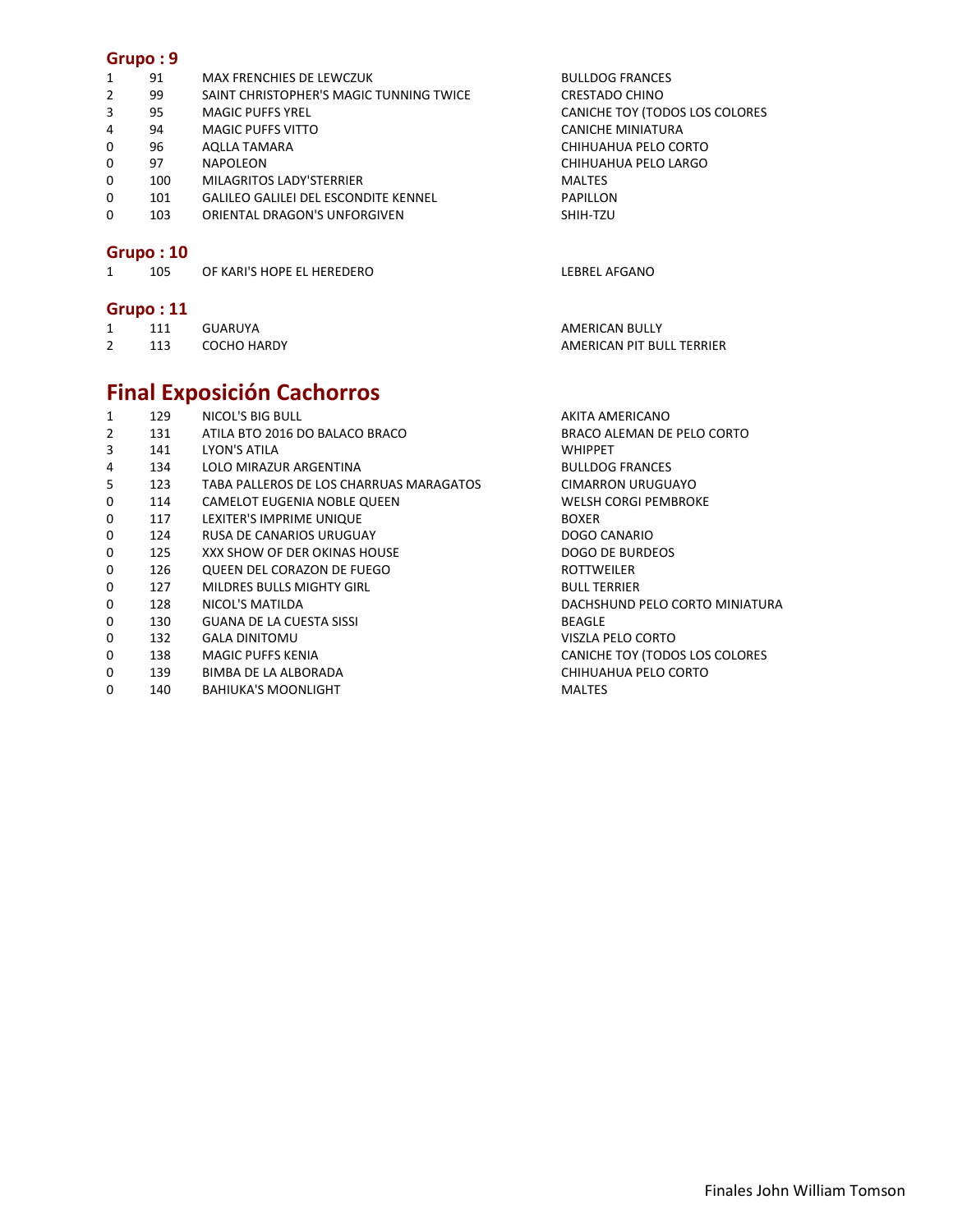# **FINALES DE EXPOSICIO Nº 648 – MARCELO SANTOS**

# **Final Exposición Adultos**

|                |              | $\frac{1}{2}$ $\frac{1}{2}$   |                                  |
|----------------|--------------|-------------------------------|----------------------------------|
| 1              | 23           | DEL RASTRO RULO               | <b>CIMARRON URUGUAYO</b>         |
| $\overline{2}$ | 83           | DE LA CAPILLA SHECOLIN        | <b>GOLDEN RETRIEVER</b>          |
| 3              | 69           | KIRADASHI PEARL BROWN         | AKITA AMERICANO                  |
| 4              | 91           | MAX FRENCHIES DE LEWCZUK      | <b>BULLDOG FRANCES</b>           |
| 5              | $\mathbf{1}$ | SOLITAIRE EDWARD OF SUFFOLK   | OLD ENGLISH SHEEPDOG             |
| 0              | 62           | <b>QUIRINIA ELEERRE</b>       | <b>JACK RUSSELL TERRIER</b>      |
| 0              | 63           | NICOL'S HOMERO                | DACHSHUND PELO CORTO MINIATURA   |
| 0              | 71           | NADIR VON ELEVIC              | <b>BASSET HOUND</b>              |
| 0              | 109          | <b>LYON'S BARBIE</b>          | <b>WHIPPET</b>                   |
| 0              | 111          | <b>GUARUYA</b>                | AMERICAN BULLY                   |
|                |              |                               |                                  |
| Grupo:1        |              |                               |                                  |
| $\mathbf{1}$   | 1            | SOLITAIRE EDWARD OF SUFFOLK   | OLD ENGLISH SHEEPDOG             |
| $\overline{2}$ | 5            | AMIR DE MIS DESPERTARES       | SHETLAND SHEEPDOG                |
| 3              | 9            | ALENCLAUD MOKA                | <b>WELSH CORGI PEMBROKE</b>      |
| 4              | 2            | KR' AFRIKA TIERRAS DE MOROMAT | <b>OVEJERO BELGA GROENENDAEL</b> |
| 0              | 4            | VYHIMPACT DARKLIN TROMBA      | <b>OVEJERO BELGA MALINOIS</b>    |
|                |              |                               |                                  |

0 7 BLONDIE'S SHELBA WELSH CORGI CARDIGAN

#### **Grupo : 2**

| 1            | 23 | DEL RASTRO RULO                   | <b>CIMARRON URUGUAYO</b> |
|--------------|----|-----------------------------------|--------------------------|
| 2            | 34 | A1 DOUBLE D PAINT BLACK           | <b>DOBERMANN</b>         |
| 3            | 10 | RUE-DA'S VANDAL MADE IN STARS     | <b>BOXER</b>             |
| 4            | 53 | MATRIX DE CORAZON DE FUEGO        | <b>ROTTWEILER</b>        |
| $\mathbf{0}$ | 18 | CHARLIE DE LA SIERRA DE ARACHANIA | <b>BULL DOG INGLES</b>   |
| $\mathbf 0$  | 42 | <b>BONICHE DE LA COCHA</b>        | <b>DOGO ARGENTINO</b>    |
| $\mathbf{0}$ | 46 | TIFFANY OF DER OKINAS HOUSE       | DOGO DE BURDEOS          |
| 0            | 52 | LUCERO DI LALIAPARENAR            | <b>MASTIN NAPOLITANO</b> |

# **Grupo : 3**

| 62  | QUIRINIA ELEERRE                    | JACK RUSSELL TERRIER           |
|-----|-------------------------------------|--------------------------------|
| 58  | THOR DE CRAZYBULLCLAN BULLTERRIERES | <b>BULL TERRIER</b>            |
| -56 | PAM LANDY THE ANTRUEJO - ARGENTINA  | AMERICAN STAFFORDSHIRE TERRIER |

Grupo : 4<br>1 63 NICOL'S HOMERO

#### **Grupo : 5**

| 69  | KIRADASHI PEARL BROWN | AKITA AMERICANO  |
|-----|-----------------------|------------------|
| 70. | TRINITY'S AMBAR       | ALASKAN MALAMUTE |
|     |                       |                  |

# **Grupo : 6**

|  | <b>NADIR VON ELEVIC</b>  | <b>BASSET</b> |
|--|--------------------------|---------------|
|  | MARIETTA DE PUEBLO CHICO | <b>BEAGLE</b> |

## **Grupo : 8**

| 83 | DE LA CAPILLA SHECOLIN | <b>GOLDEN RETRIEVER</b> |
|----|------------------------|-------------------------|
|    | TREUBLUE'S GRACE KELLY | COCKER SPANIEL INGLES   |
| 87 | LABSANA MINGO          | LABRADOR RETRIEVER      |

DACHSHUND PELO CORTO MINIATURA

**BASSET HOUND**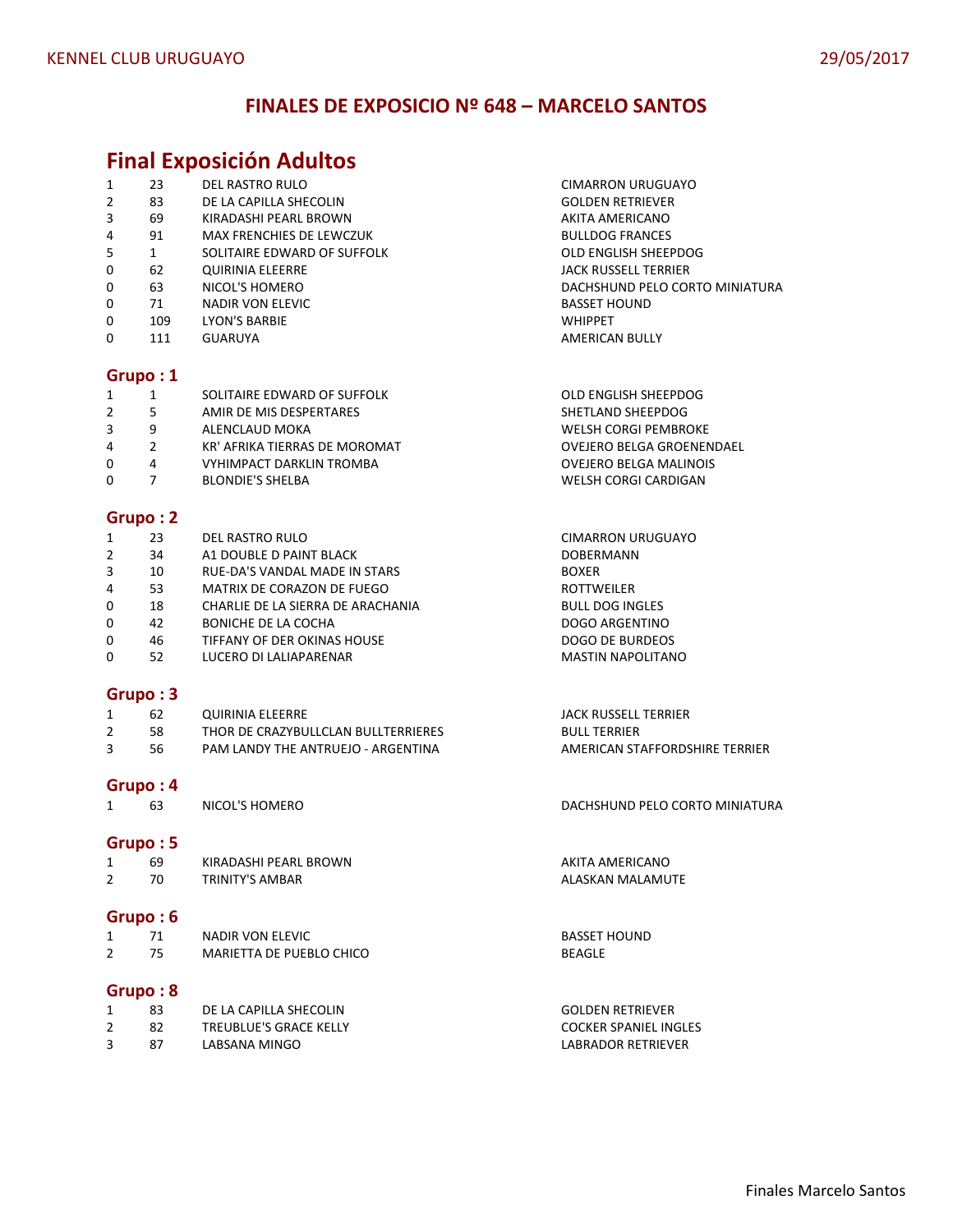| 1              | 91       | MAX FRENCHIES DE LEWCZUK                    | <b>BULLDOG FRANCES</b>         |
|----------------|----------|---------------------------------------------|--------------------------------|
| 2              | 104      | <b>BLUEKEN'S CASSIE</b>                     | SHIH-TZU                       |
| 3              | 94       | MAGIC PUFFS VITTO                           | <b>CANICHE MINIATURA</b>       |
| 4              | 98       | SAINT CHRISTOPHER'S MAGIC TREASURE          | <b>CRESTADO CHINO</b>          |
| 0              | 95       | <b>MAGIC PUFFS YREL</b>                     | CANICHE TOY (TODOS LOS COLORES |
| 0              | 96       | <b>AQLLA TAMARA</b>                         | CHIHUAHUA PELO CORTO           |
| $\Omega$       | 97       | NAPOLEON                                    | CHIHUAHUA PELO LARGO           |
| 0              | 100      | MILAGRITOS LADY'STERRIER                    | <b>MALTES</b>                  |
| $\Omega$       | 101      | <b>GALILEO GALILEI DEL ESCONDITE KENNEL</b> | PAPILLON                       |
|                |          |                                             |                                |
|                | Grupo:10 |                                             |                                |
| 1              | 109      | <b>LYON'S BARBIE</b>                        | <b>WHIPPET</b>                 |
| $\overline{2}$ | 105      | OF KARI'S HOPE EL HEREDERO                  | <b>LEBREL AFGANO</b>           |
|                |          |                                             |                                |

## **Grupo : 11**

|          |     | GUARUYA            | AMERICAN BULLY            |
|----------|-----|--------------------|---------------------------|
| <u>.</u> | 113 | <b>COCHO HARDY</b> | AMERICAN PIT BULL TERRIER |

# **Final Exposición Jóvenes**

| DACHSHUND PELO CORTO MINIATURA |
|--------------------------------|
|                                |
|                                |
|                                |
|                                |
|                                |
|                                |

# **Grupo : 1**

|  | CAMELOT JAMES BOND SECRET | WELSH CORGI PEMBROKE   |
|--|---------------------------|------------------------|
|  | VYHIMPACT DARKLIN TROMBA  | OVEJERO BELGA MALINOIS |

## **Grupo : 2**

|  | CAJUN PRINCE OF RASCALS GANG | <b>DOBERMANN</b>  |
|--|------------------------------|-------------------|
|  | DE SANGRE CRIOLLA AFIA       | CIMARRON URUGUAYO |
|  | RUE-DA'S DON'T REPLY         | <b>BOXER</b>      |

- 4 46 TIFFANY OF DER OKINAS HOUSE COMPUSSES AND SURPOSE DOGO DE BURDEOS
- 0 19 CARIN OF SPLENDOR IN RAISING BREEDS BULL DOG INGLES

## **Grupo : 3**

| 62       | QUIRINIA ELEERRE    | JACK RUSSELL TERRIER |
|----------|---------------------|----------------------|
| 57       | ÑENGO BULL DE MARCO | <b>BULL TERRIER</b>  |
|          |                     |                      |
| Grupo: 4 |                     |                      |
| 64       | NICOL'S ISABELLA    | DACHSHUND PELO COF   |

# DACHSHUND PELO CORTO MINIATURA

NICOL'S ARAGON AKITA AMERICANO

# **Grupo : 6**

**Grupo : 5** 

|  | MARIETTA DE PUEBLO CHICO | <b>BEAGLE</b> |
|--|--------------------------|---------------|

# **Grupo : 8**

| 85 | LABSANA RINGO                | LABRADOR RETRIEVER           |
|----|------------------------------|------------------------------|
|    | PUCK'S BLUE AZUL WITH DAYTAN | <b>COCKER SPANIEL INGLES</b> |